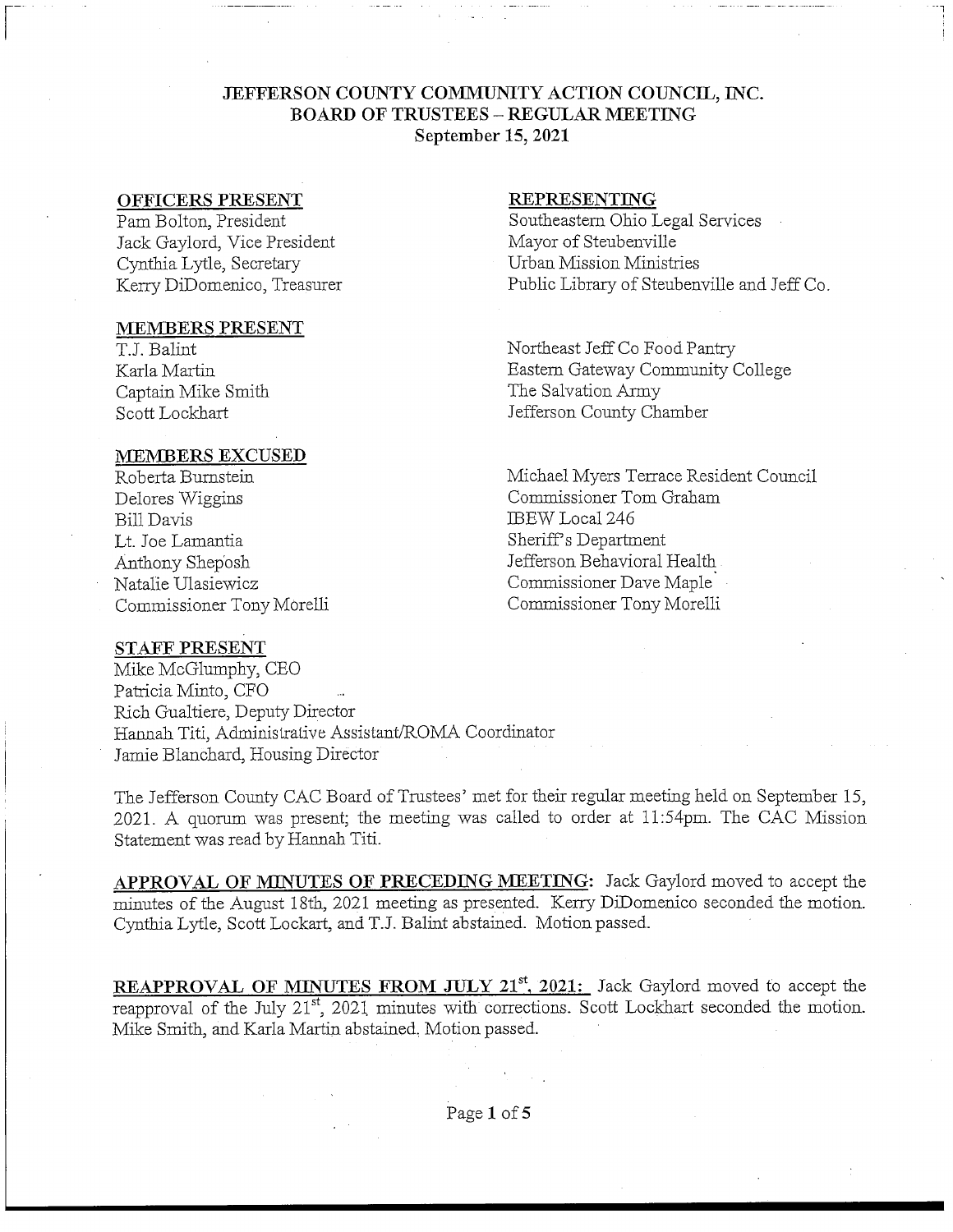**CORRESPONDENCE:** An Agreement to terminate the lease between Jeffery M. Monforton, Bishop of the Diocese of Steubenville and Jefferson County Community Action Council, INC was received and presented to the board. Mike McGlumphy explained to the board that the lease gives us until the end of October, possibly November if needed to move tenants out of the building. The building still occupies 5 tenants which have each received a 30 day notice.

MOTION: Jack Gaylord moved to ratify the Agreement to terminate lease for Cathedral Apartments. Scott Lockhart seconded the motion. Motion passed unanimously.

# **REPORT OF CEO:**

**CALENDAR OF** EVENTS: This month, there are no standards due. Next month, Standard 5.8 *(The governing board members have been provided training on their duties and responsibilities •within the past 2 years)* is due. Mike McGlumphy is working with OACCA to set up training with the board in upcoming months.

**PERSONNEL REPORT:** The Board received the Personnel Report for August. Since the report, a youth experience worker; Chavoi Brooks has been hired as Administrative Assistant for HWAP. Scott Lockhart questioned if we are having difficulty hiring due to our lower wages compared to competitive wages in the area. Mike McGlumphy replied that we will confront this circumstance in the future if needed.

**PROGRAM REPORT:** Members received a copy of the August Program Report, which shows participants served for the month and year-to-date. We did not notice a significant decrease in participants served.

**CAC NEWSLETTER:** The CAC's September Newsletter was included for Board members to read.

MOTION: Jack Gaylord moved to accept the Report of the CEO, which included: Calendar of Events, Personnel Report - August 2021; Program Report - August 2021; and CAC September Newsletter. Scott Lockhart seconded the motion. Motion passed unanimously.

# **REPORT OF COMMITTES**

# FINANCE **COMMITTEE:**

**HEAP ADMIN/OPERATING GRANT APPLICATION:** The HEAP Admin/Operating Grant Application is for the period September 1, 2021 through August 31, 2022 in the amount of \$268,124.

**HEAP ADMIN/OPERATING GRANT AGREEMENT:** The HEAP Admin/Operating Grant Agreement is for the period September 1, 2021 through August 31, 2022 in the amount of \$268,124.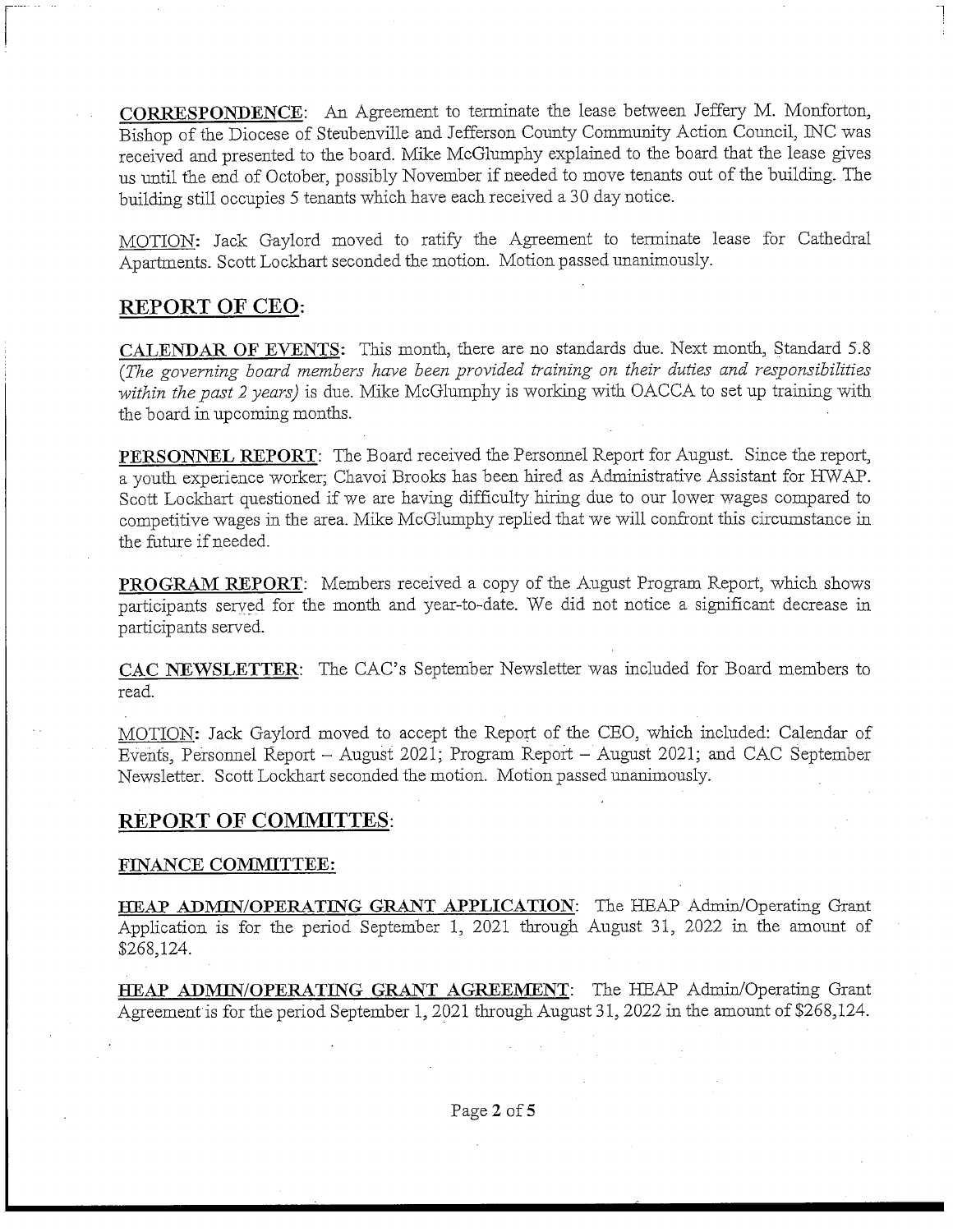MOTION: Kerry Didomenico motioned to ratify the Heap Admin/Operating Grant Application and Agreement for the period September 1, 2021 through August 31, 2022 in the amount of \$268,124. Jack Gaylord seconded the motion. Motion passed unanimously.

CAA/HRG APPLICATION: The Home Relief Grant runs March 13th, 2020 through September 30, 2022. The grant is in the amount of \$3,041,356.00. The funds will be used for clients with COVID-19 related issues.

MOTION: TJ Balint motioned to ratify the CAA/HRG grant application got the period March 13th, 2020 through September 30, 2022 in the amount of \$3,041,356.00. Cynthia Lytle seconded the motion. Motion passed unanimously.

**HCRP AGREEMENT:** The Homeless Crisis Reponse Program Agreement runs from January 1<sup>st</sup>, 2021 through December 31, 2021. The grant is in the amount of \$67,000.00.

MOTION: Jack Gaylord motioned to ratify the HCRP Agreement for the period January 1<sup>st</sup>, 2021 through December 31, 2021 in the amount of \$67,000.00. Scott Lockhart seconded the motion. Motion passed unanimously.

2020 AUDIT REPORT: Julie Kerns (Zeno, Pockl, Lilly and Copeland, A.C.) presented the results of the 2020 Audit Report to the Finance Committee. All Board members were provided with a copy of the audit (CSBG Standard 8.4: *The governing board formally receives and accepts the audit*) via Board packets on September 14<sup>th</sup> so it could be reviewed prior to today's meeting. Per Ms. Kerns, there were no management comments this year. "We've got a clean audit report. The Best you can get" There were no findings. Patty Minto discussed with the board that due to the Audit being completed she will now begin to prepare The IRS Form 990 to present to the board for review at the upcoming board meeting in compliance with standard 8.6 *(The IRS Form 990 is completed annually and made available to the governing board for review).* She also discussed she will be beginning the bid process in compliance with standard 8.5 *(The organization has solicited bids for its audit within the past 5 years).* Standards 8.5 and 8.6 will be tabled until completion.

MOTION: Kerry Didomenico moved to approve the 2020 Audit Report presented to the Finance Committee for the period ending-December 31, 2020 in accordance with Standards 8.1 *(The organization's annual audit [or audited financial statements] is completed by a Certified Public* Accountant on time in accordance with Title 2 of the Code of Federal Regulations, Uniform *Administration Requirements, Cost Principles, and Audit Requirement (if applicable) and/or State audit threshold requirements');* 8.2 *(All findings from the prior year's annual audit have been* assessed by the organization and addressed where the governing board has deemed it appropriate) No findings were found as stated in the 2020 Audit report; 8.'3 *(The organization's auditor presents the audit to the governing board);* and 8.4 *(The governing board formally receives and accepts the audit)* which was emailed in this month's Board packet. Cynthia Lytle seconded the motion. Motion unanimously passed.

FINANCE REPORT: The Combined Analysis Report, Balance Sheet and Corporate Fund Report were reviewed, as well as Credit Card and Gas Spreadsheets for the period August 1st through August  $31<sup>st</sup>$ , 2021.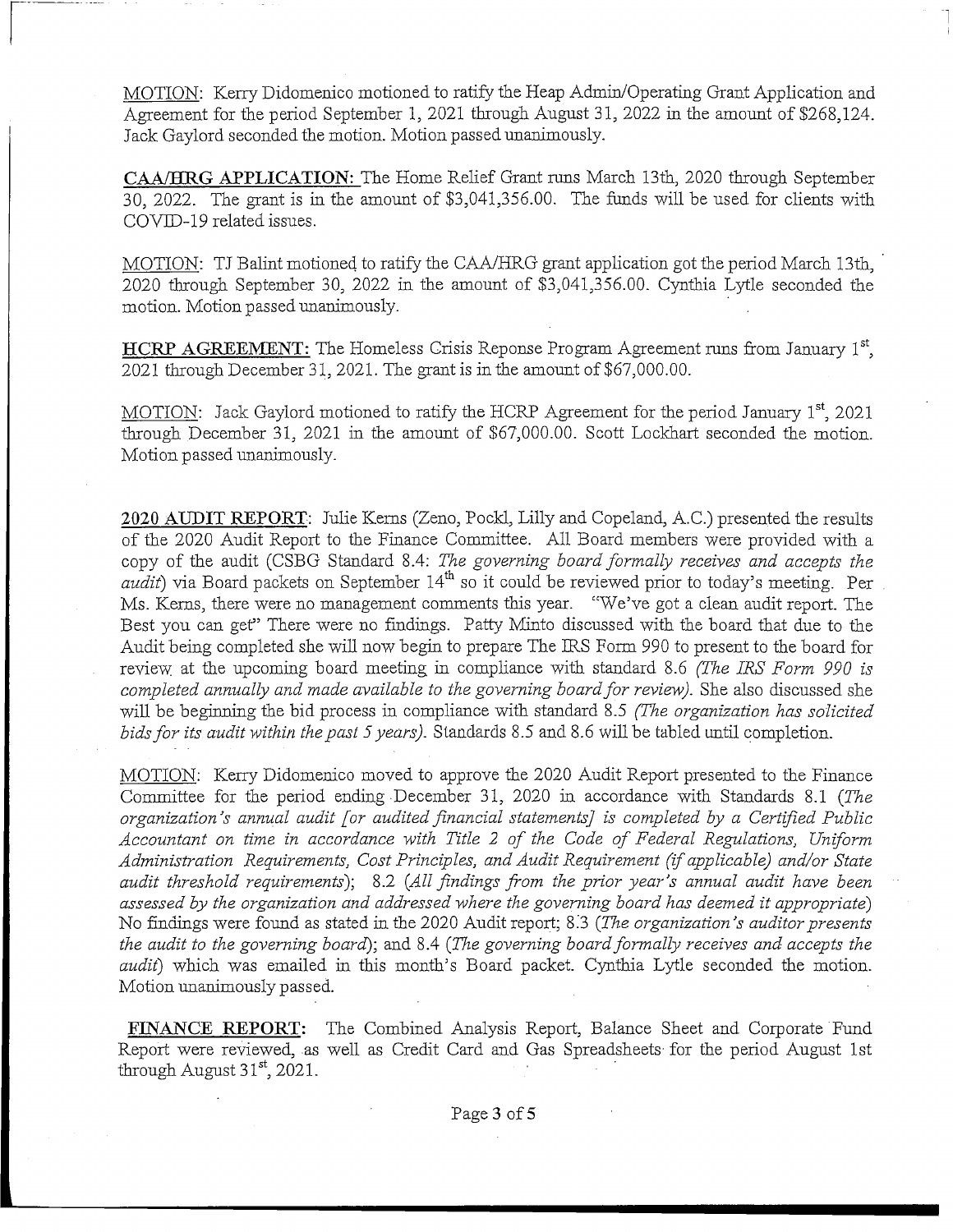MOTION: Scott Lockhart motioned to approve The Combined Analysis Report, Balance Sheet, Corporate Fund Report, and Credit Card and Gas Spreadsheets for the period August 1st through August 31<sup>st</sup>, 2021. Cynthia Lytle seconded the motion. Motion passed unanimously.

NOMINATING COMMITTEE: Roberta Bumstein desires to be placed on the Finance Committee.

MOTION: Jack Gaylord motions to approve Roberta Burnstein to be placed on the Finance Committee. Kerry Didomenico seconded the motion. Motion passed unanimously.

#### NEW BUSINESS:

PARTNERSHIP AGREEMENT WITH JEFFERSON METROPOLITAIN HOUSING.

Mike McGlumphy explained that in order for Jefferson Metropolitan housing to receive funding from a grant agreement with HUD *(Ross Grant)* they must be overseen by another agency. They are considered high risk. There are no financial obligations and we cannot be held liable. The CAC feels due to the enormous help JMHA has offered with Cathedral Apartments we should return the favor,

MOTION: Cynthia Lytle motions to approve Mike McGlumphys engagement with JMHA as a contract administrator, TJ Balint seconded the motion. Motion passes unanimously.

COMMUNITY ASSESSMENT: The Agency has issued our 2021 Community Assessment survey which is used to determine where our CSBG grant money will be distributed best. The survey has been distributed previously to the board with a response collection of less than 50%. The paper survey will be distributed after the board meeting by Hannah Titi to board members who have not yet completed the survey.

CUSTOMER SERVICE TRAINING: The agency will be providing mandatory customer service training to staff members on October  $\delta^{th}$ , 2021.

A motion to adjourn was made at 12:23 p.m. by Scott tockhart. Seconded by Jack Gaylord. Motion passed unanimously.

Respectfully subsaitted,

Chairman

Attached Hereto and Made a Part Hereof: August 18<sup>th</sup>, 2021 meeting minutes July 21st, 2021 meeting minutes

Page *4* of 5